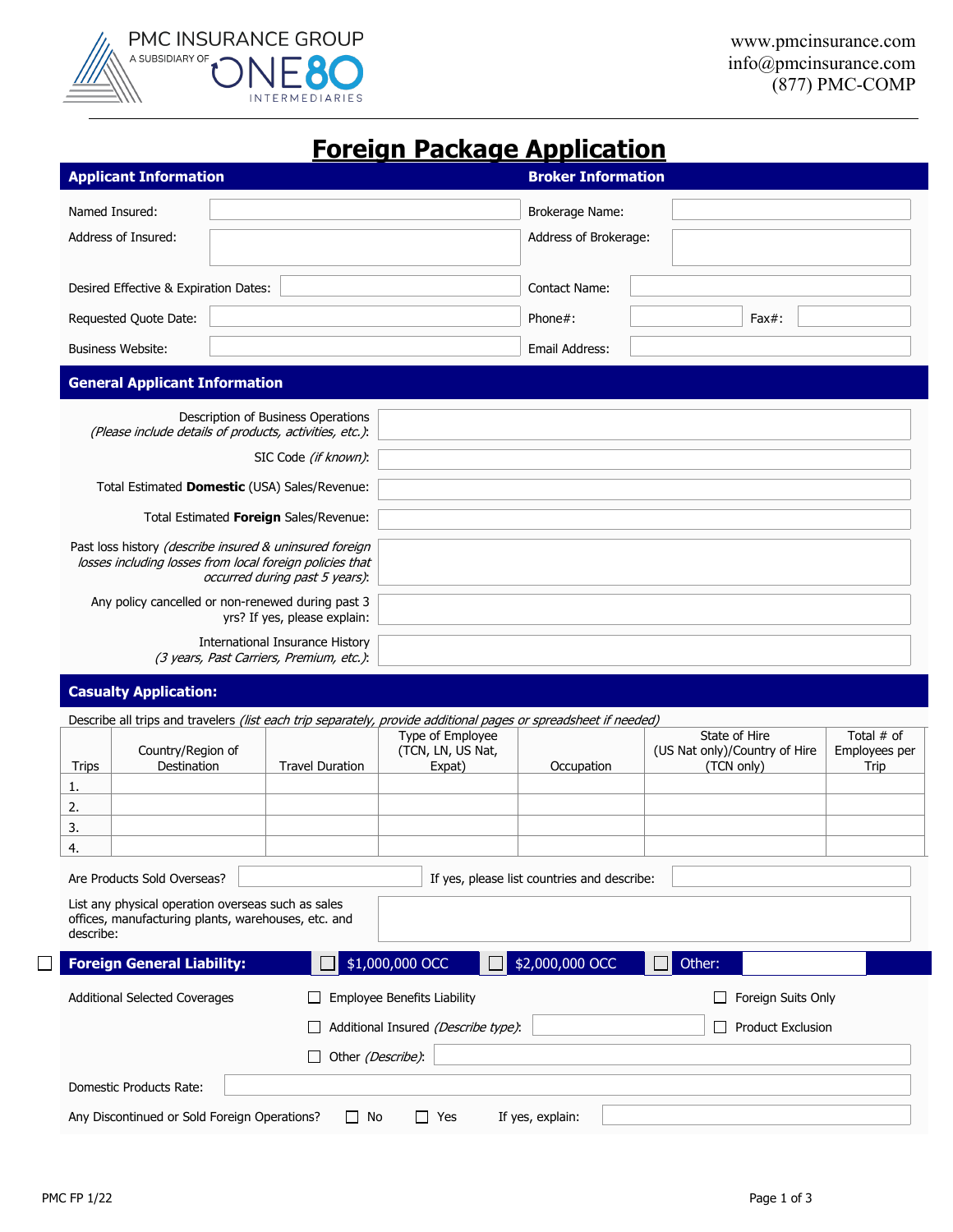| PMC INSURANCE GROUP<br><b>INTERMEDIARIES</b> |
|----------------------------------------------|

|                                                                  | <b>Foreign Voluntary Worker's Compensation:</b>                                                                     |                                     |                             |                              |                     |             |                |
|------------------------------------------------------------------|---------------------------------------------------------------------------------------------------------------------|-------------------------------------|-----------------------------|------------------------------|---------------------|-------------|----------------|
|                                                                  | What is maximum number of employees flying on same flight?                                                          |                                     |                             |                              |                     |             |                |
|                                                                  | Any flight on non-commercial aircraft (charter, corporate, helicopter)?<br>$\Box$ No $\Box$ Yes<br>If yes, explain: |                                     |                             |                              |                     |             |                |
|                                                                  | What is maximum number of employees working at the same location<br>or staying at the same hotel?                   |                                     |                             |                              |                     |             |                |
|                                                                  | Foreign Based Employee Details:                                                                                     |                                     |                             |                              |                     |             |                |
| Country<br>Job Class (Sales, Mfg, etc.)<br>Type (TCN, LN, Expat) |                                                                                                                     |                                     |                             |                              |                     |             | Annual Payroll |
|                                                                  |                                                                                                                     |                                     |                             |                              |                     |             |                |
|                                                                  |                                                                                                                     |                                     |                             |                              |                     |             |                |
|                                                                  | Do you want coverage limited to Employer's Responsibility (Contingent WC) only?                                     |                                     |                             |                              | $\Box$ Yes<br>LI No |             |                |
|                                                                  | Domestic WC Experience Mod:                                                                                         |                                     |                             |                              |                     |             |                |
|                                                                  | Foreign Travel, Accident & Sickness: Includes Assist Services                                                       |                                     |                             |                              |                     |             |                |
|                                                                  | $\Box$ \$10,000/\$100,000 AD&D $\Box$ \$20,000/200,000 AD&D                                                         |                                     |                             | $\Box$ \$50,000/500,000 AD&D | $\Box$ other:       |             |                |
|                                                                  | Is coverage desired for Accompanying Spouses?                                                                       |                                     | $\Box$ No $\Box$ Yes        | $#$ :                        |                     |             |                |
|                                                                  | Is coverage desired for Accompanying Children?                                                                      |                                     | $\Box$ No $\Box$ Yes        | $#$ :                        |                     |             |                |
|                                                                  | Is coverage desired for local nationals?                                                                            |                                     | $\perp$<br>$\Box$ No        | $#$ :<br>Yes                 |                     |             |                |
|                                                                  | Is coverage desired for others?                                                                                     |                                     | $\Box$ No $\Box$ Yes        | $#$ :                        |                     |             |                |
|                                                                  | <b>Foreign Business Auto Coverage (Excess/DIC only):</b>                                                            |                                     |                             |                              | \$1,000,000         | \$2,000,000 |                |
|                                                                  | □ Non-owned & Hired<br>Select:                                                                                      |                                     |                             |                              |                     |             |                |
|                                                                  | Number of Foreign Rentals:<br>Length of Rental:<br>Location(s) of Rentals:                                          |                                     |                             |                              |                     |             |                |
|                                                                  |                                                                                                                     | $\Box$ Owned Private Passenger Type |                             |                              |                     |             |                |
|                                                                  | Number of Vehicles:<br>Location of Vehicles:                                                                        |                                     |                             |                              |                     |             |                |
|                                                                  | □ Owned Other than Private Passenger Type                                                                           |                                     |                             |                              |                     |             |                |
|                                                                  | Number of Vehicles:<br>Location of Vehicles:                                                                        |                                     |                             |                              |                     |             |                |
|                                                                  | Schedule of Owned Vehicles (Make, Model, year, Vin):<br>(attach spreadsheet if necessary)                           |                                     |                             |                              |                     |             |                |
|                                                                  |                                                                                                                     | □ Physical Damage Coverage          | Value per Vehicle:          |                              |                     |             |                |
|                                                                  |                                                                                                                     | Comprehensive                       | $\Box$ \$500<br>Deductibles | $\Box$ \$1,000               | $\Box$ Other        |             |                |
|                                                                  | $\perp$                                                                                                             | Collision                           | Deductibles<br>$\Box$ \$500 | $\Box$ \$1,000               | $\Box$ Other        |             |                |
|                                                                  | <b>Foreign Kidnap, Ransom &amp; Extortion Coverage:</b>                                                             |                                     |                             |                              | \$1,000,000         | Other:      |                |
|                                                                  | Total Worldwide Assets: \$                                                                                          |                                     |                             |                              |                     |             |                |
|                                                                  | Total Number of Worldwide Employees:                                                                                |                                     |                             |                              |                     |             |                |
|                                                                  | Please describe any travel to hazardous                                                                             |                                     |                             |                              |                     |             |                |
|                                                                  | countries and security procedures:                                                                                  |                                     |                             |                              |                     |             |                |
|                                                                  |                                                                                                                     |                                     |                             |                              |                     |             |                |

**Notice:** This application is for the purpose of obtaining a quotation and does not bind the applicant or the Company to complete the insurance. The Undersigned declares that to the best of his/her knowledge, the statements set forth herein are true and that no other material information has been withheld. The undersigned also agrees that the existence of any policy that may be issued will not be disclosed to the host government. This form shall be the basis of insurance should a policy be issued. If the information supplied herein changes between the date completed and the effective date of the insurance, the undersigned shall notify the Company of the changes and the company reserves the right to modify or withdraw any offer for insurance.

**Fraud Warning:** Any person who knowingly and with intent to defraud any insurance company or other person files an application for insurance or statement of claim containing any materially false information or, conceals, for the purpose of misleading, information concerning any fact material thereto, commits a fraudulent act, which is a crime and may subject such person to criminal and civil penalties.